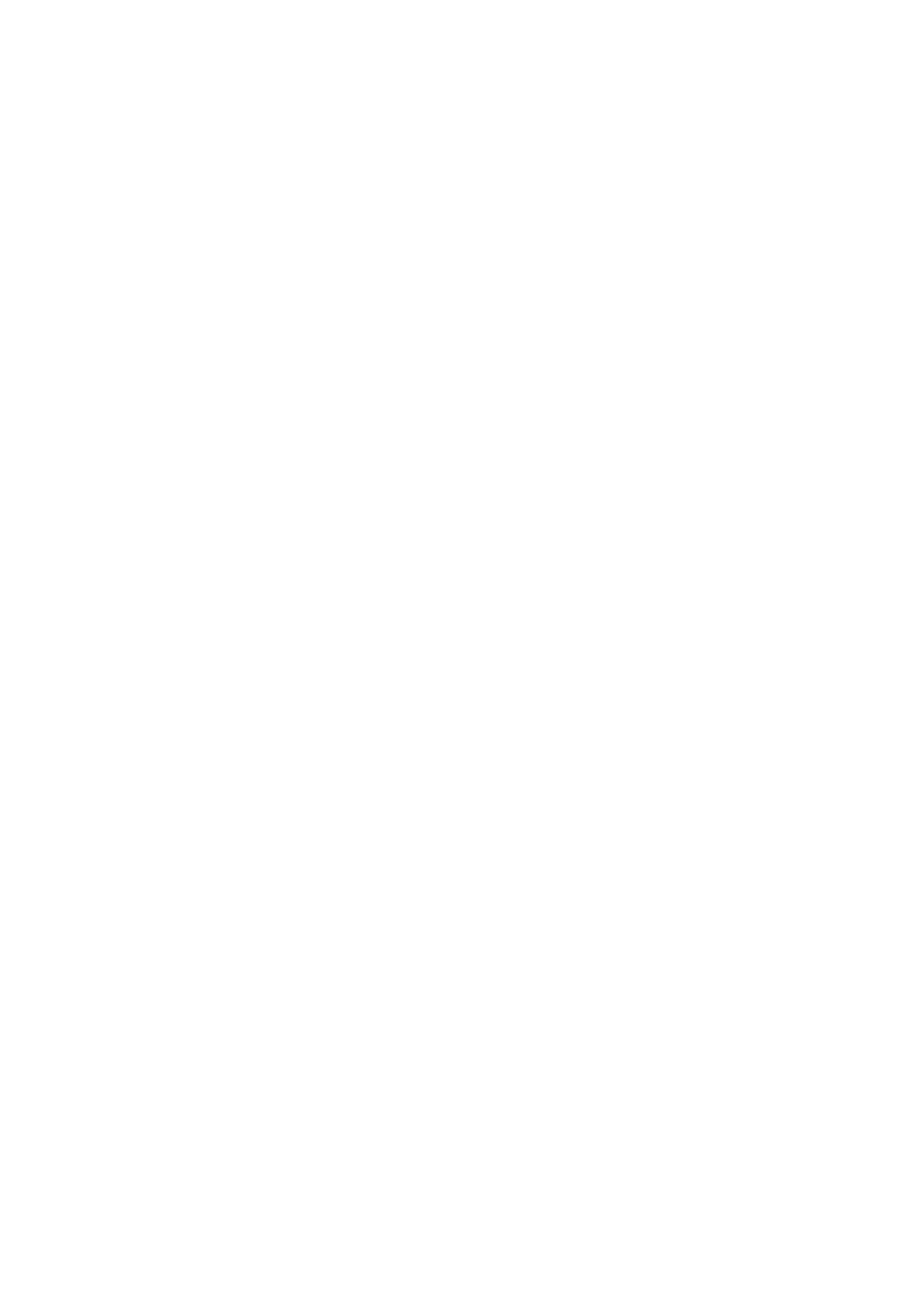

Publication J4/2009

### Intercomparison in barometric pressure Range 510 hPa to 1100 hPa

Markku Rantanen Sari Saxholm

Mittatekniikan keskus

Espoo 2009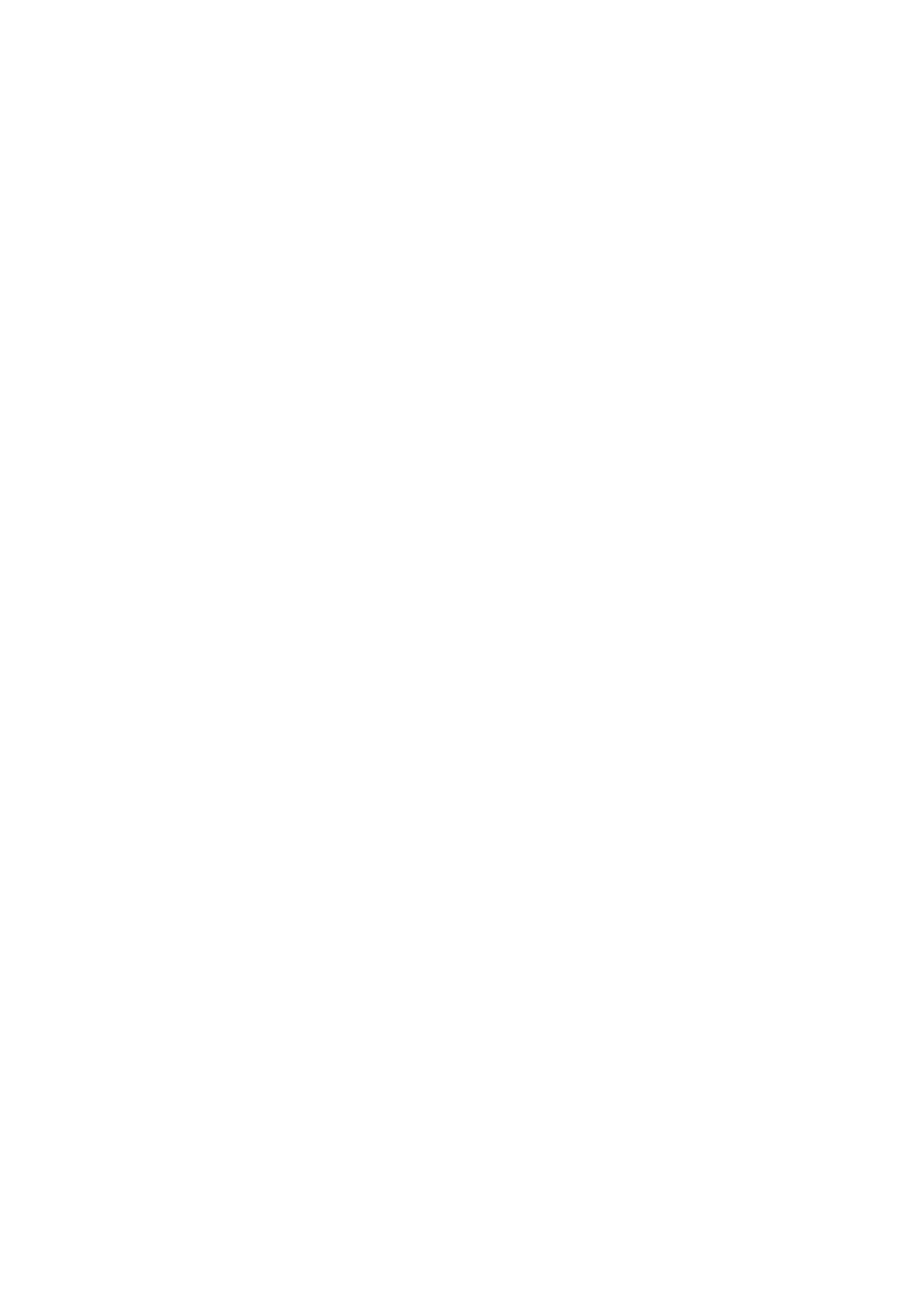#### **Abstract**

An inter-comparison in the barometric pressure range from 510 hPa to 1100 hPa was arranged in 2008−2009 in Finland by the Centre for Metrology and Accreditation (MIKES). Four accredited pressure calibration laboratories participated in the comparison.

The transfer standard was a set of four Vaisala BAROCAP PTB 110 barometers. The instruments were equipped with voltage output only, without a pressure display. The instruments were provided for the comparison by the Measurement Standards Laboratory of Vaisala Oyj.

All the results from all four laboratories were in a good agreement with the results of MIKES within the limits of the claimed uncertainties.

#### **Tiivistelmä**

Mittatekniikan keskus (MIKES) järjesti 2008−2009 paineen vertailumittauksen barometrialueella 510 hPa…1100 hPa. Vertailumittaukseen osallistui neljä akkreditoitua paineen kalibrointilaboratoriota Suomesta.

Kiertävänä vertailulaitteena oli neljän Vaisala BAROCAP PTB110-barometrin paketti. Laitteissa oli ainoastaan jänniteulostulo, ei painenäyttöä. Laitteet luovutti käyttöön Vaisala Oyj:n Mittanormaalilaboratorio.

Kaikkien laboratorioiden kaikki tulokset olivat ilmoitettujen mittausepävarmuuksien puitteissa samoja kuin MIKESin tulokset.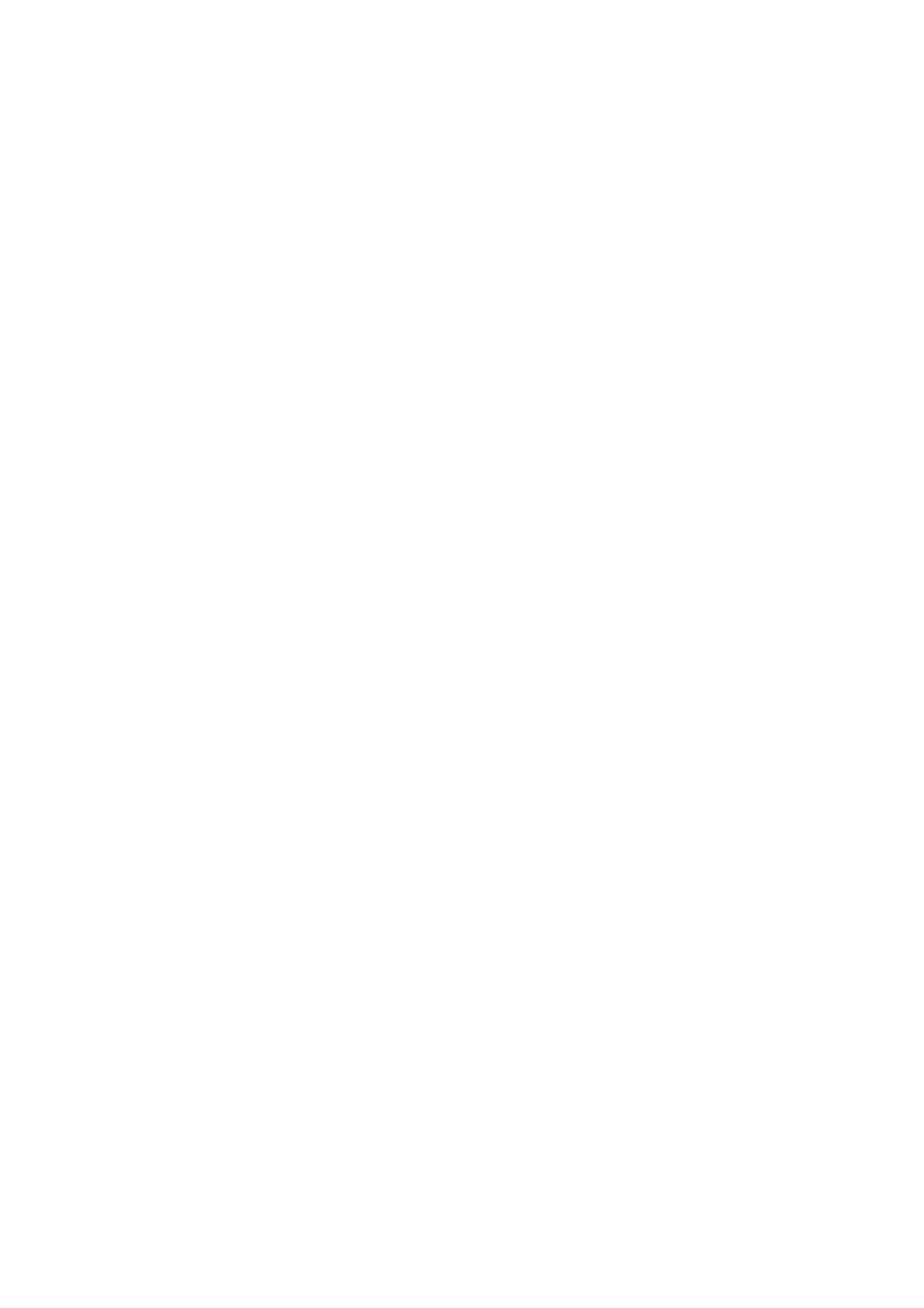# **Contents**

|   | Introduction                                                    |    |
|---|-----------------------------------------------------------------|----|
|   | Participants                                                    |    |
|   | <b>Reference Laboratory</b>                                     |    |
|   | <b>Transfer Standard</b>                                        | 8  |
| 5 | <b>Measurement Instructions</b>                                 | 8  |
| 6 | <b>Reference Values</b>                                         | 9  |
|   | <b>Results</b>                                                  | 12 |
| 8 | Conclusions                                                     | 15 |
|   | References                                                      | 15 |
|   | Appendix: Summary of results from each participating laboratory | 17 |
|   |                                                                 |    |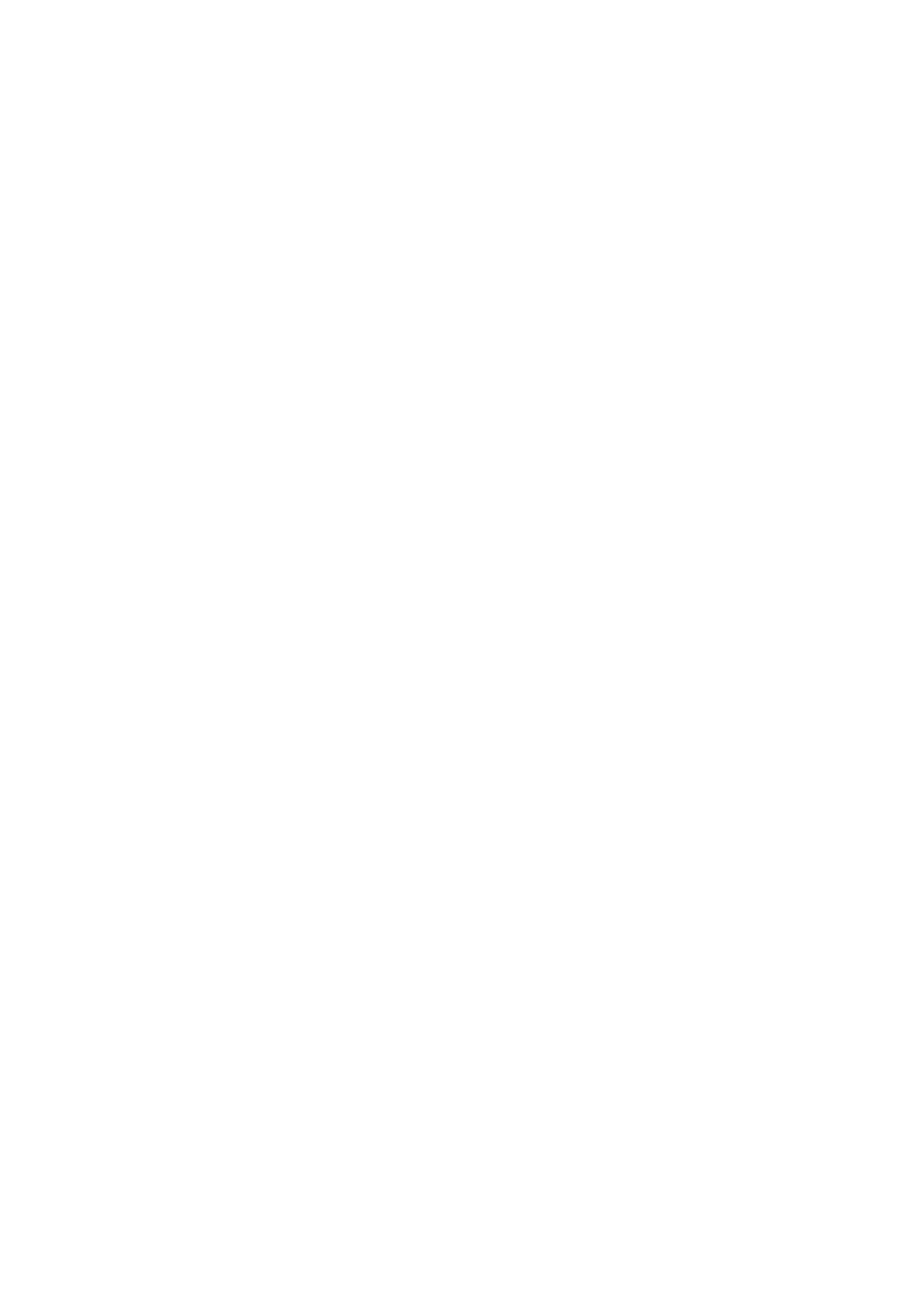#### **1** Introduction

The Centre for Metrology and Accreditation (MIKES) has arranged several intercomparisons for pressure calibration laboratories during the last 15 years, trying to cover the entire pressure range. The barometric range was selected in 2008 as the last comparison in this range was arranged about 10 years ago [1]. In 1995 the transfer standard was equipped with a pressure display. Now the participants had to calculate the pressure values from the voltage output of the instruments.

#### **2** Participants

The following laboratories participated in the comparison:

Finnish Air Force, Air Materiel Command, Tampere Inspecta Oy, Measuring Technology, Espoo Oy Beamex Ab, Calibration Laboratory, Pietarsaari Vaisala Oyj, Measurement Standards Laboratory, Vantaa

All four laboratories are accredited for the barometric pressure range.

### **3** Reference Laboratory

The reference standard used at MIKES for the inter-comparison is a DH Instruments PG7607 pressure balance s/n 397 for absolute and gauge pressure ranges from 50 hPa to 1930 hPa. The effective area of the piston/cylinder unit, nominally 1960 mm<sup>2</sup>, was determined with dimensional measurements at LNE in September – October 2007 (certificate H090649/1) and with pressure measurements at MIKES. The pressure measurements of MIKES are traceable to LNE.

At the time of the comparison the CMC value in the BIPM database for the barometric range of MIKES was  $1 \text{ Pa} + 2.5 \times 10^{-5} \times p$  (k = 2, p in Pa).

The results from a pressure comparison between MIKES, LNE and Vaisala in 2007 suggest that this uncertainty value is very conservative [2].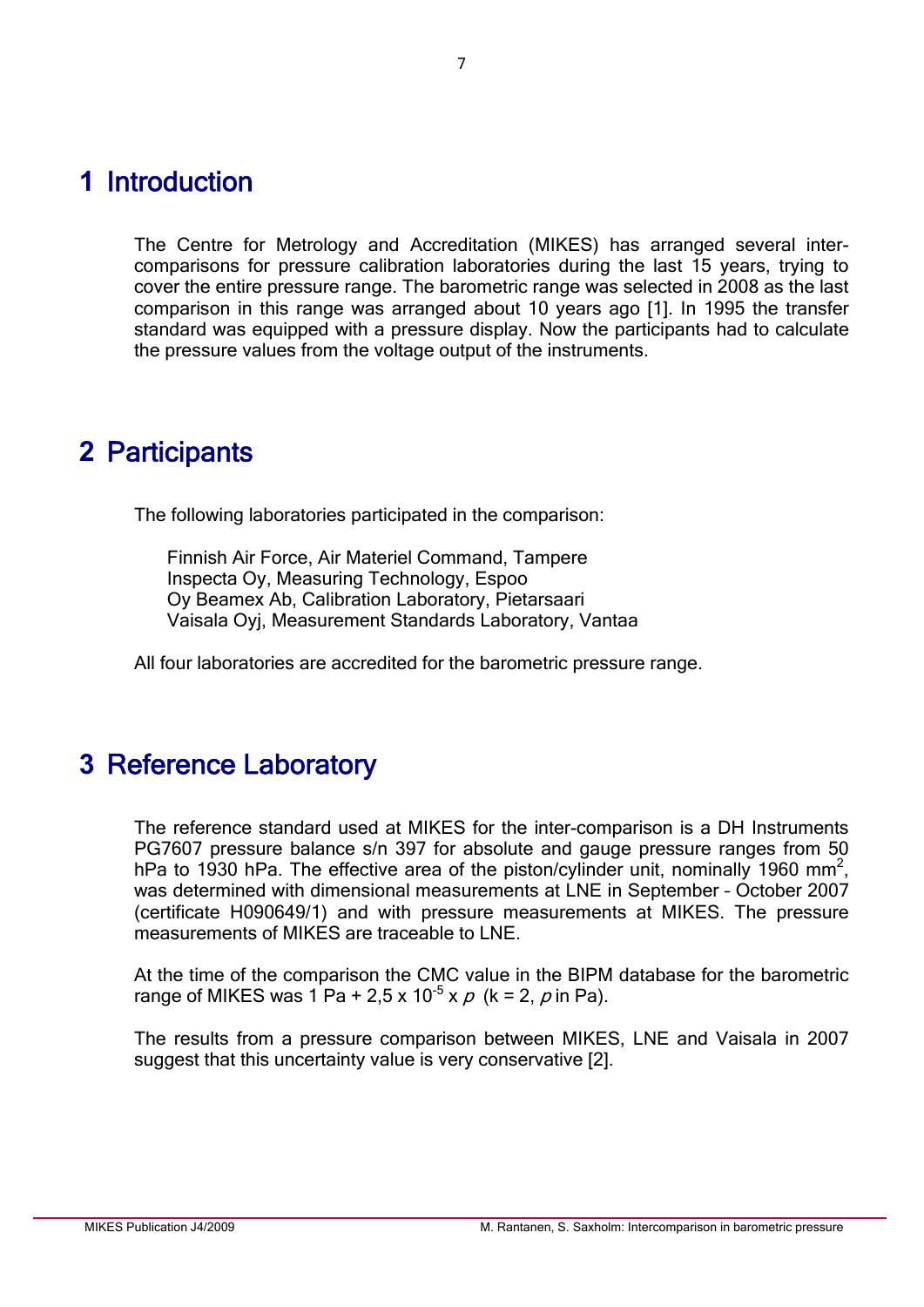### 4 Transfer Standard

The transfer standard was a set of four Vaisala BAROCAP Barometers PTB110:

item No. PA12806, s/n C0230008 item No. PA12807, s/n C0230010 item No. PA12808, s/n C0230011 item No. PA12809, s/n C0230012.

The transfer standard barometers were not equipped with a pressure display. The barometric pressure P was calculated from the measured output voltage  $U_{out}$  using a simple equation

 $P = 500$  hPa + (600 hPa) / (5 V)  $\cdot U_{out}$ 

Each participating laboratory used its own instruments to measure the output voltages.

The authors wish to thank Vaisala Oyj for providing the transfer standard set.

#### 5 Measurement Instructions

The measurement instructions were prepared at Vaisala Oyj by Antero Pitkäkoski (Comparison protocol, dated September 22, 2008). The nominal pressures to be measured were 510 hPa, 600 hPa, 700 hPa, 800 hPa, 900 hPa, 1000 hPa and 1098 hPa. At each nominal pressure, after the stabilisation, the output voltages of the four barometers and reference standard readings were to be recorded ten times.

The transmitting medium was specified as dry air or nitrogen.

A minimum stabilisation time of 2 hours was specified with each barometer connected to a 15 V DC power supply and the pressure connections open to the atmosphere.

The following pre-pressurisation and measurement schedule was stated:

- 1. 1100 hPa 1 minute
- 2. 500 hPa 1 minute<br>3 atmospheric press
- atmospheric pressure 10 minutes
- 4. 1100 hPa 10 minutes
- 5. measurement at 1098 hPa
- 6. measurements at other specified nominal pressures down to 510 hPa
- 7. 500 hPa 10 minutes
- 8. measurement at 510 hPa
- 9. measurements at other specified nominal pressures up to 1098 hPa
- 10. atmospheric pressure 25 minutes
- 11. 1100 hPa 10 minutes
- 12. repetition of steps 5 to 9.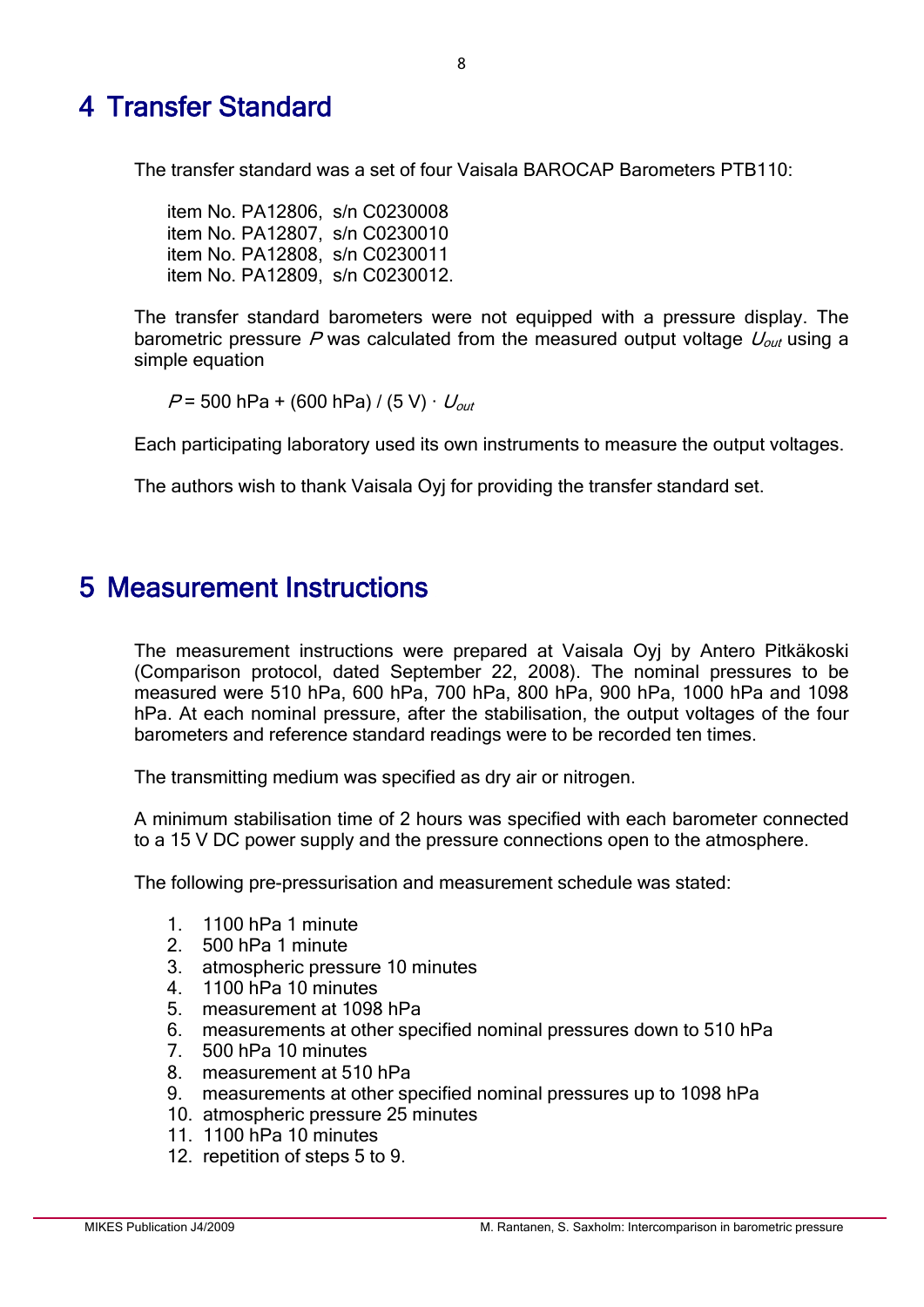Two down-and-up pressure cycles were specified. The maximum pressure changing rate was set to 5 hPa/s.

The participants were asked to calculate pressures from output voltages and to present the pressure results as average deviations from laboratory standards.

Further, the participating laboratories were asked to provide their results in their typical calibration certificates with uncertainties estimated using the document EA-4/02 [3] and a coverage factor  $k = 2$ .

Following a common inter-comparison practice all laboratories were given letter codes. Each laboratory knows only its own code.

#### **6** Reference Values

The results from MIKES were used as reference values in the comparison. The transfer standard set was calibrated at MIKES three times. The first measurement at MIKES was made on September 24 and 25 [4], just before sending the instruments for circulation to laboratories A, B and C.

The transfer standards were returned to MIKES in the middle of October and the second measurement at MIKES was carried out on October 21, 2008 [5].

The results from laboratories A, B and C were compared to the averages of the results from MIKES 1 and MIKES 2.

Figures 1 to 4 illustrate the results from the two first measurements at MIKES. The differences in the two result sets were small and they were included in the uncertainties of the reference values.

The third measurement at MIKES was carried out on January 13, 2009 [6], just after the measurement at laboratory D. The results indicated that the barometers, especially the item PA12809, had drifted since October. The difficulty in generating the drift models was avoided by repeating the measurements at laboratory D, and the averages of the results D1 and D2 were compared to the results from MIKES 3. Again the differences between the result sets D1 and D2 were small and they were included in the overall uncertainties of laboratory D.

The results D1, D2 and MIKES 3 are shown in Figures 5 to 8.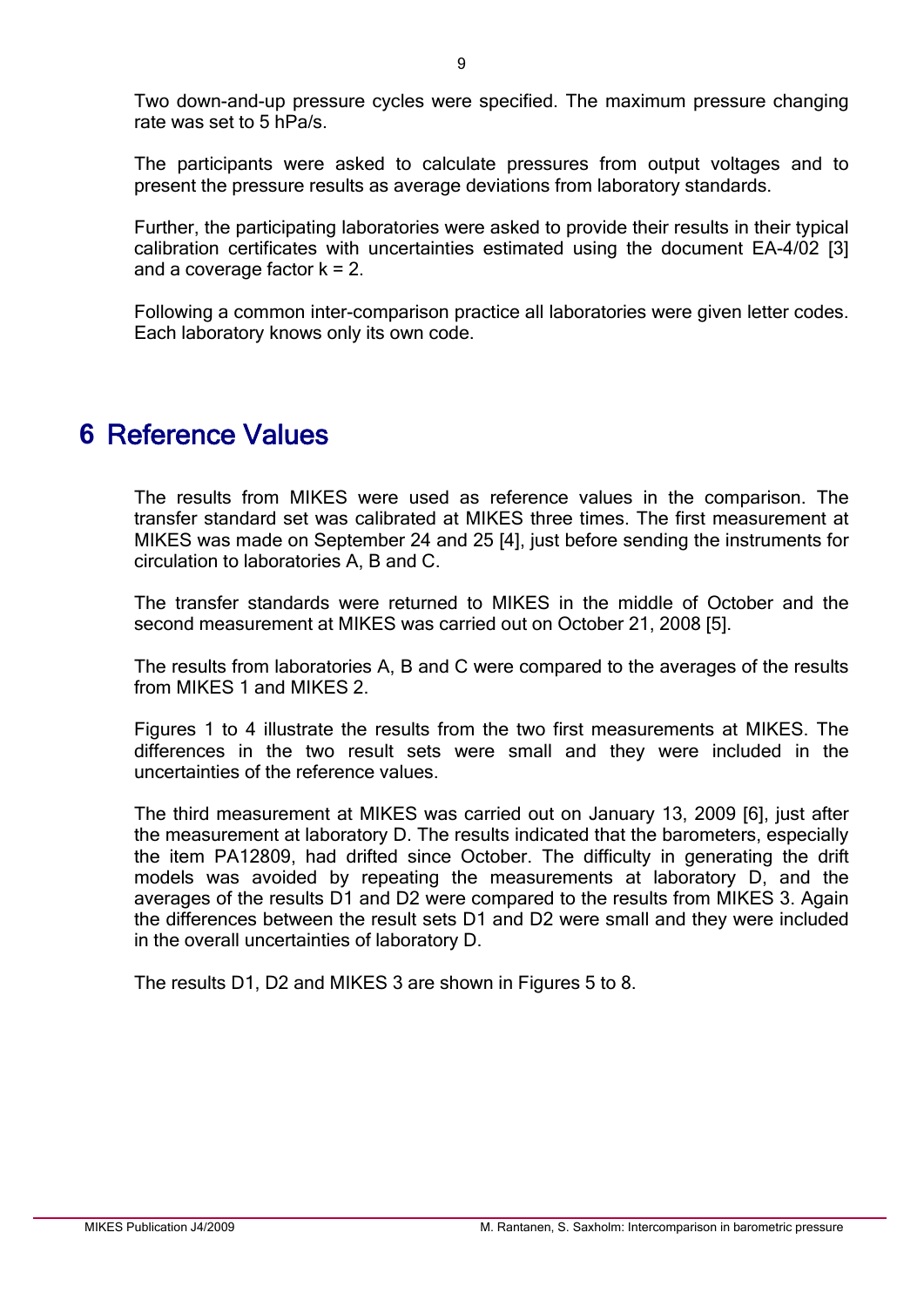

**PA12806: Measurements 1 and 2 at MIKES**

Figure 1. MIKES results 1 and 2 on barometer PA12806.



**PA12807: Measurements 1 and 2 at MIKES**

Figure 2. MIKES results 1 and 2 on barometer PA12807.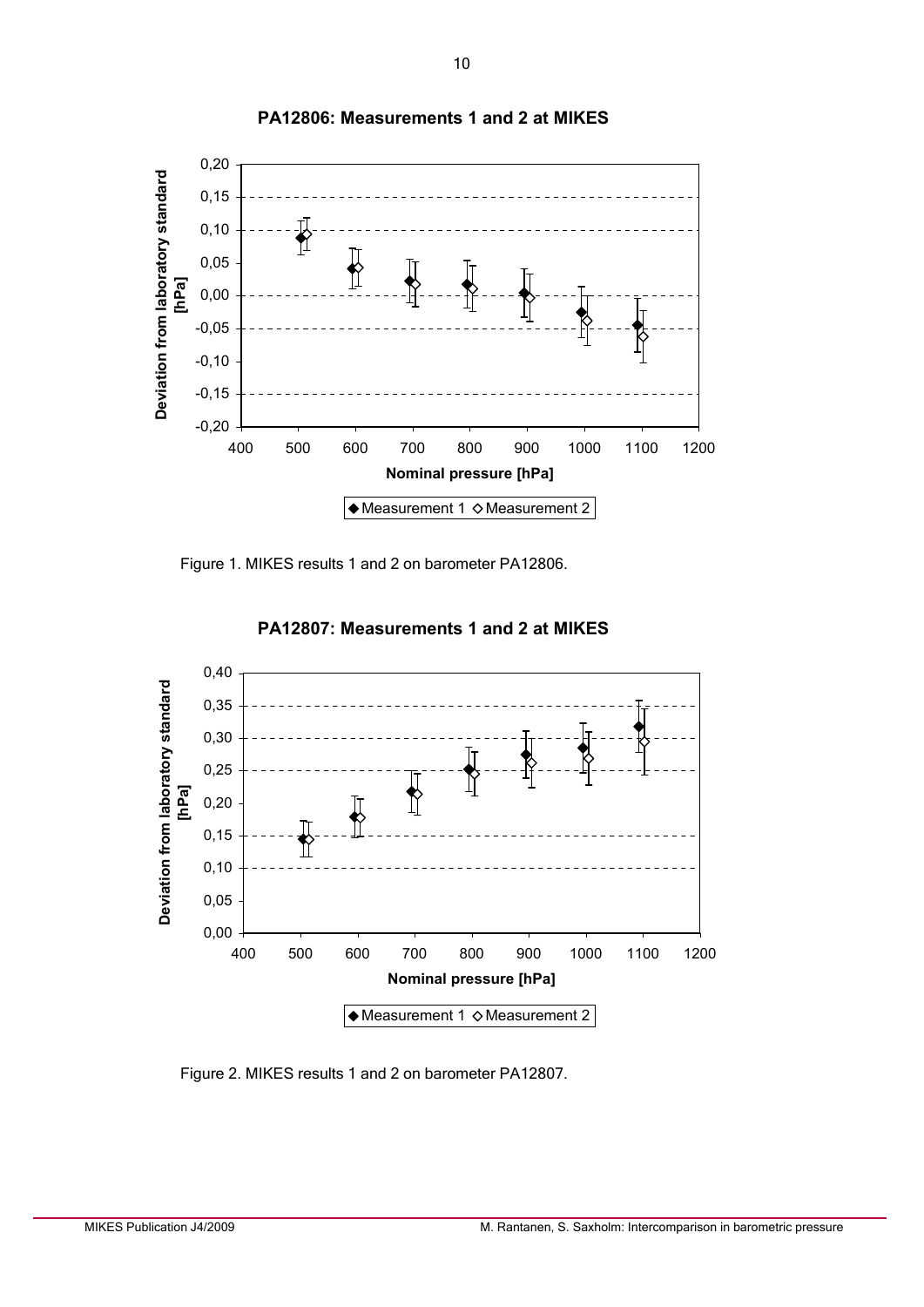

**PA12808: Measurements 1 and 2 at MIKES**

Figure 3. MIKES results 1 and 2 on barometer PA12808.



 **PA12809: Measurements 1 and 2 at MIKES**

Figure 4. MIKES results 1 and 2 on barometer PA12809.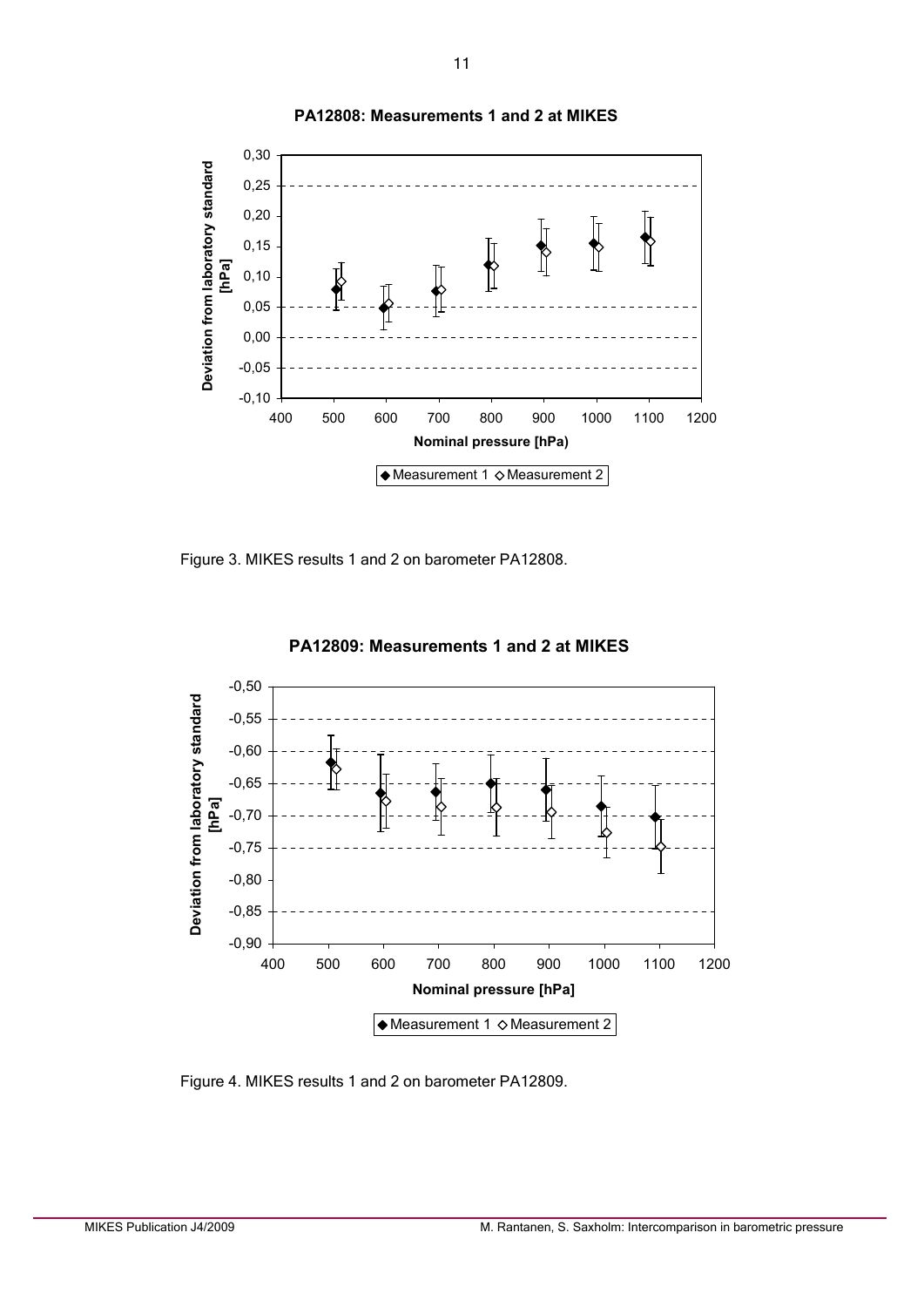#### **7** Results

The results from the four participating laboratories on the four barometers are shown in the Appendix.

A tool often used in analysing results from inter-laboratory comparisons is the normalised error  $E_n$ , which takes into account both the result and its uncertainty. The normalised error  $E_n$  is calculated as

$$
E_n = \frac{\left(p_{\text{ transfer}} - p_{\text{std}}\right)_{\text{lab}} - \left(p_{\text{transfer}} - p_{\text{std}}\right)_{\text{ref}}}{\sqrt{\left(U_{\text{ lab}}^2 + U_{\text{ ref}}^2\right)}}
$$

| ∧here |  |
|-------|--|
|       |  |

where *p<sub>transfer</sub>* is the pressure indicated by the transfer standard,  $p_{std}$  is the pressure of the laboratory standard, *U*<sub>lab</sub> is the uncertainty of the laboratory result, and *Uref* is the uncertainty of the reference value.

The  $E_n$ -values calculated for all the results are also shown in the Appendix. A summary of the  $E_n$ -values is in Table 1.

The result in an inter-laboratory comparison is regarded as correct within the limits of uncertainty, if the absolute value of the normalised error  $E_n$  is less than 1. In this case all  $E_n$ -values for all the results from all the laboratories are well inside the limits -1 and +1.

Figure 9 on barometer PA12807 illustrates the uncertainty levels of the participants and MIKES on nominal pressures 510 hPa and 1000 hPa.

|             | Range of values E(n) |             |             |                 |  |  |  |  |
|-------------|----------------------|-------------|-------------|-----------------|--|--|--|--|
| Laboratory  | PA12806              | PA12807     | PA12808     | PA12809         |  |  |  |  |
| A           | $-0,750,22$          | 0,080,20    | $-0.060.27$ | $-0,70$ $-0,20$ |  |  |  |  |
| B           | 0,100,20             | 0,260,34    | 0,230,27    | $-0.010.23$     |  |  |  |  |
| $\mathbf C$ | $-0,060,05$          | $-0.070.04$ | $-0,120,11$ | $-0,16$ $-0,07$ |  |  |  |  |
| D           | 0,140,32             | $-0.030.59$ | $-0.220.51$ | $-0,140,14$     |  |  |  |  |

| Table 1. Summary of the $E_n$ values for the results from four laboratories on four barometers |
|------------------------------------------------------------------------------------------------|
|------------------------------------------------------------------------------------------------|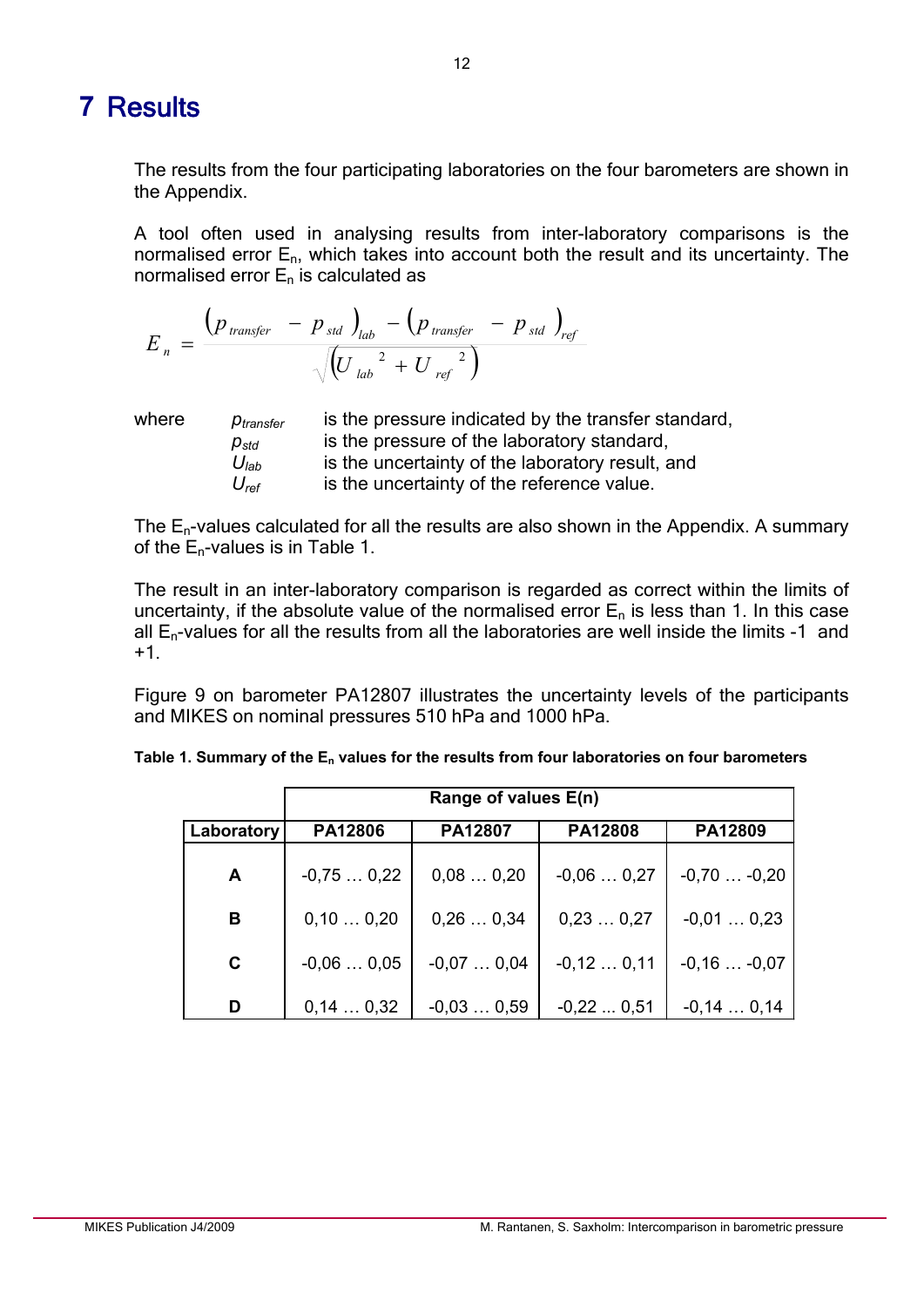

**PA12806: Measurements at Lab. D and MIKES**

Figure 5. Results from laboratory D and MIKES on barometer PA12806.



**PA12807: Measurements at Lab. D and MIKES**

Figure 6. Results from laboratory D and MIKES on barometer PA12807.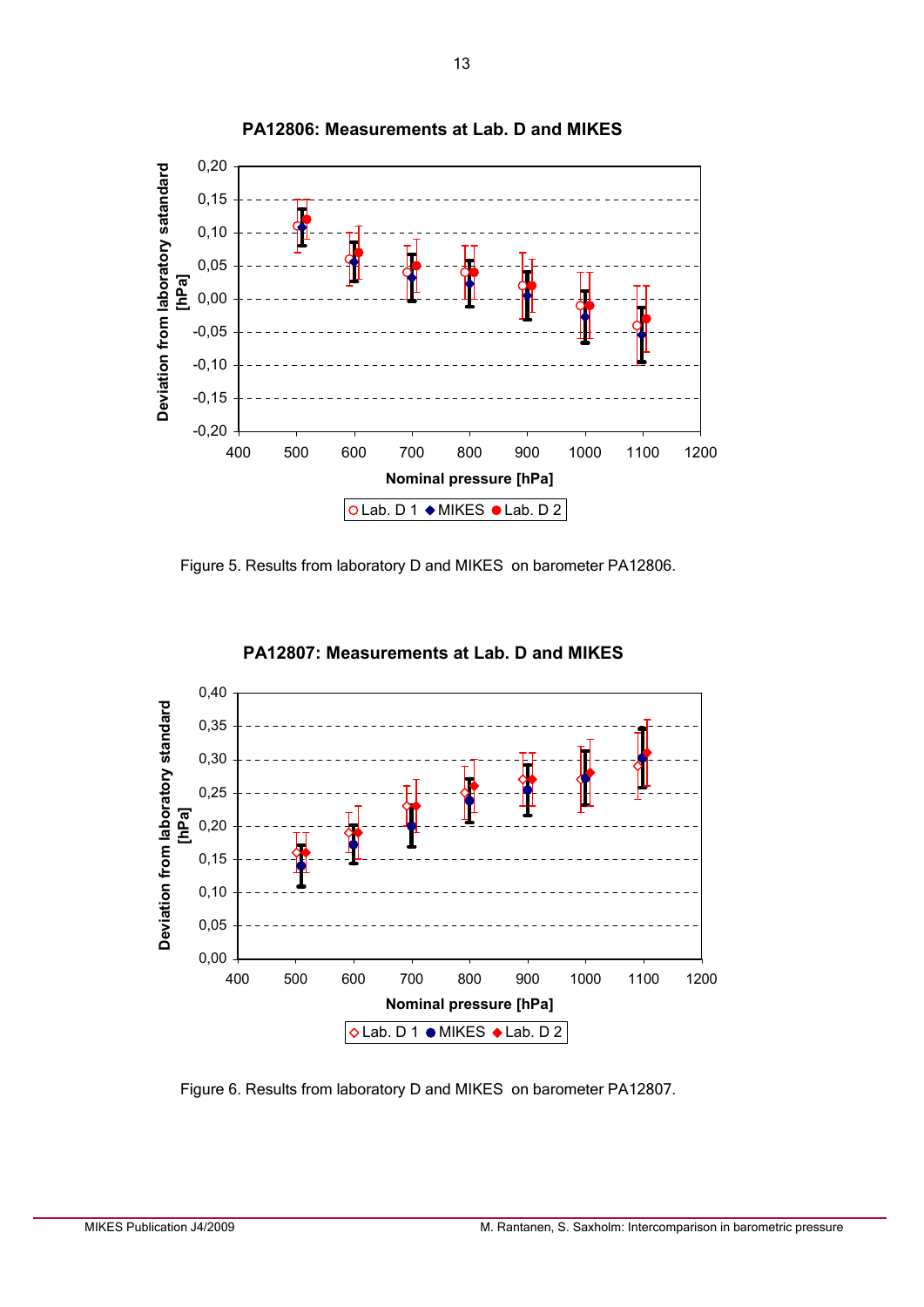

**PA12808: Measurements at Lab. D and MIKES**

Figure 7. Results from laboratory D and MIKES on barometer PA12808.



#### **PA12809: Measurements at Lab. D and MIKES**

Figure 8. Results from laboratory D and MIKES on barometer PA12809.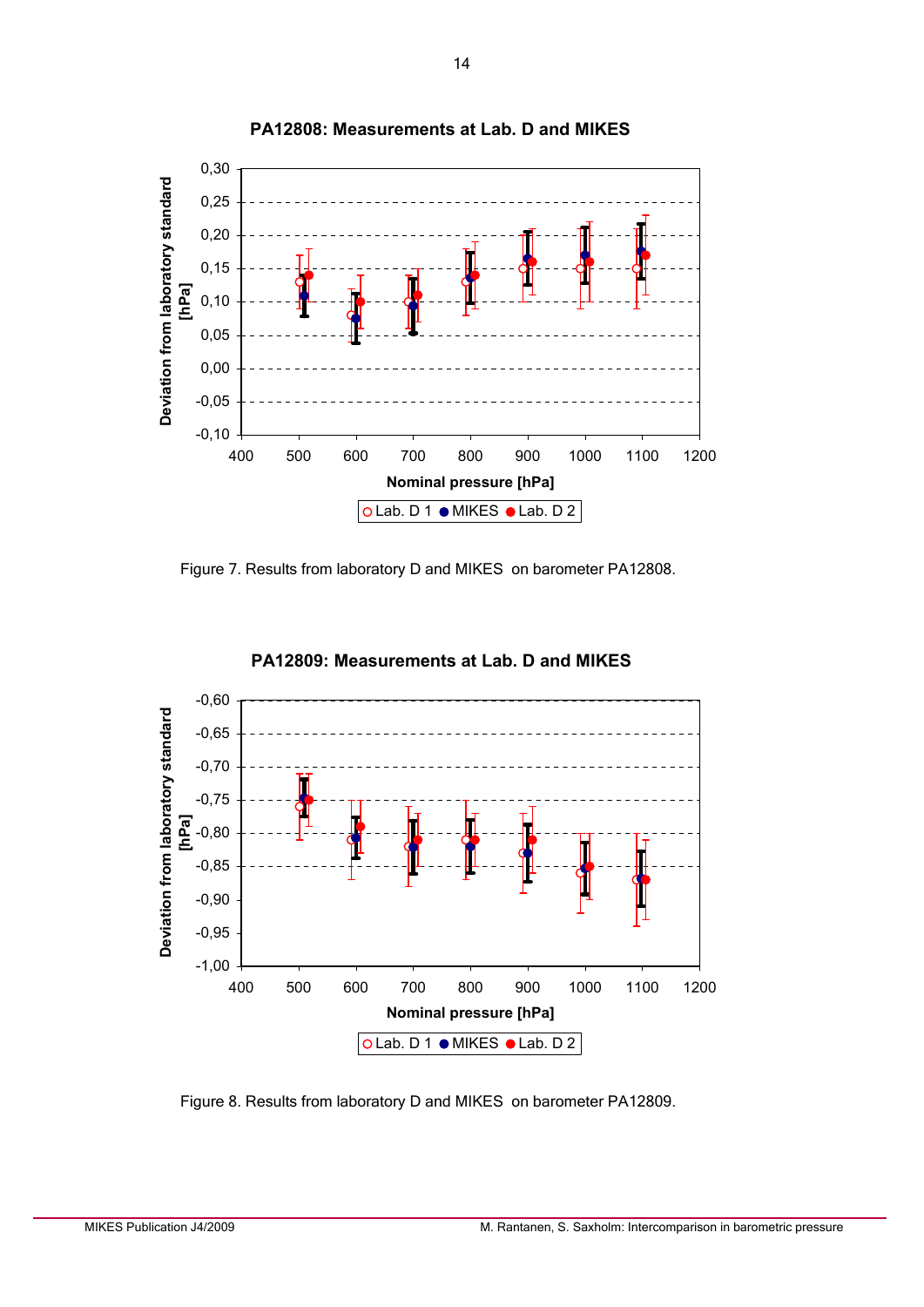

Figure 9. Uncertainties at nominal pressures 510 hPa and 1000 hPa on barometer PA12806. M = Reference value from MIKES.

#### 8 Conclusions

Four accredited pressure calibration laboratories participated in an inter-comparison in the barometric pressure range from 510 hPa to 1100 hPa during October 2008 and January 2009.

All results from the participating laboratories were in a good agreement with the reference values from MIKES.

The transfer standard, a set of four Vaisala BAROCAP Barometers PTB110, was found to be suitable for an inter-comparison at this level.

#### 9 References

- [1] Rantanen, M: Nordic intercomparison in barometric pressure. Absolute pressure range 95 … 105 kPa. MIKES Publication J1/1999
- [2] Rantanen, M., Semenoja, S., Pitkäkoski, A. and Goguel, F.: Barometric pressure comparisons between MIKES, Vaisala and LNE. MIKES Publication J1/2008
- [3] EA-4/02: Expression of the Uncertainty of Measurement in Calibration

**PA12807**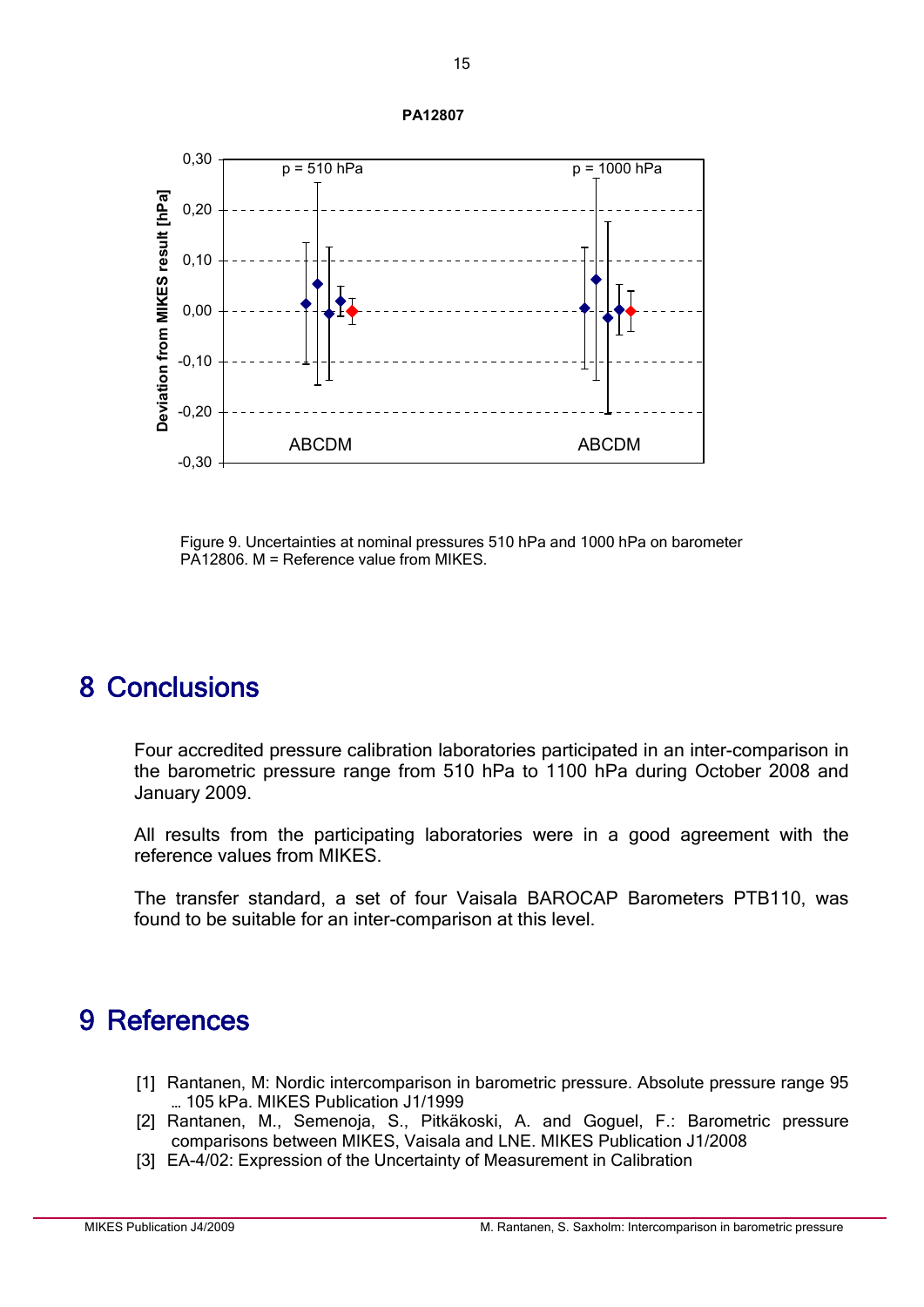- [4] Certificates of Calibration M-08P100, M-08P101, M-08P102 and M-08P103. Centre for Metrology and Accreditation
- [5] Certificates of Calibration M-08P109, M-08P110, M-08P111 and M-08P112. Centre for Metrology and Accreditation
- [6] Certificates of Calibration M-09P003, M-09P004, M-09P005 and M-09P006. Centre for Metrology and Accreditation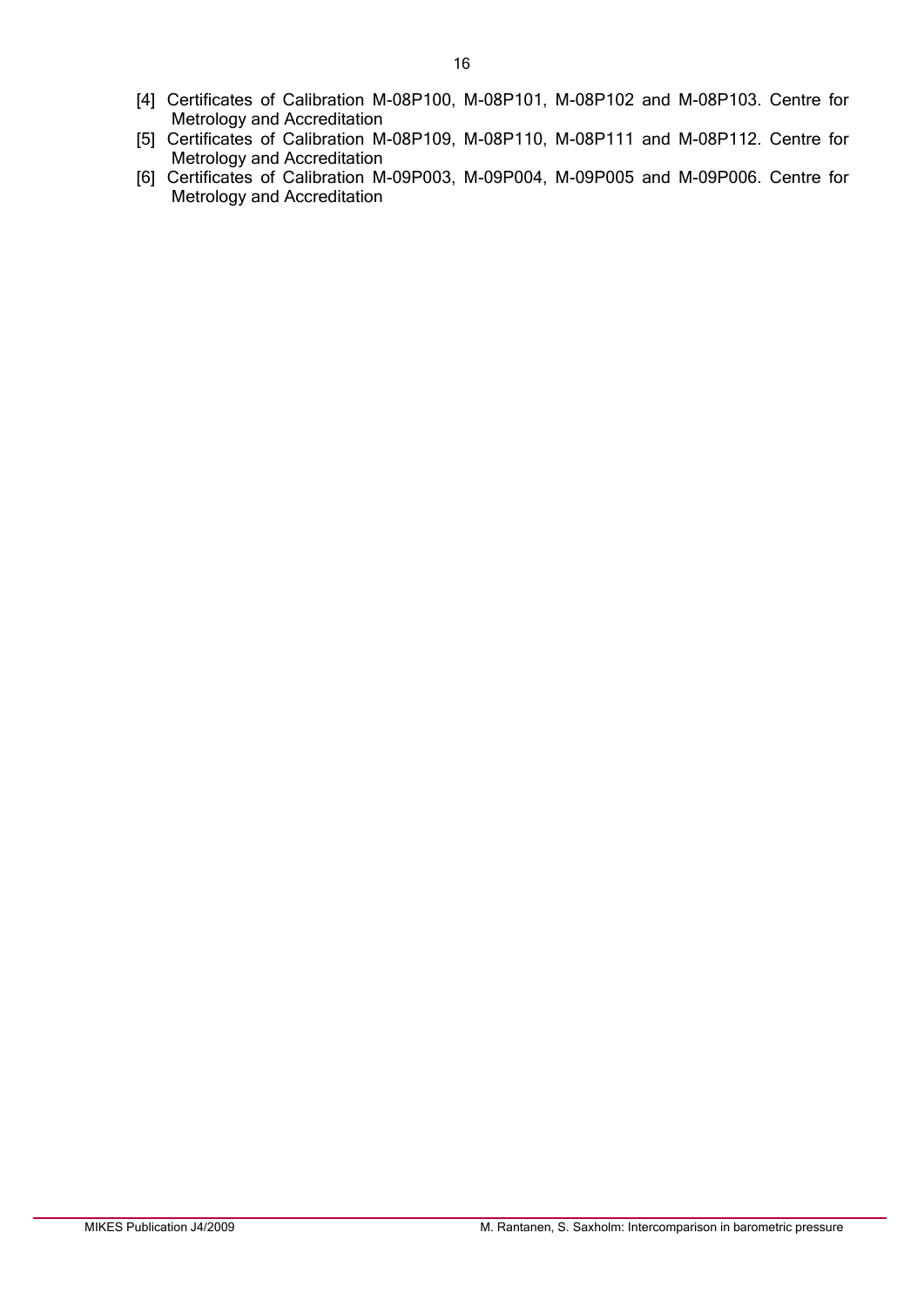## Appendix : Summary of results from each participating laboratory

| <b>Laboratory A</b> |  |
|---------------------|--|
|---------------------|--|

|         |                |          |                              |              |              | <b>Deviation</b> |         |
|---------|----------------|----------|------------------------------|--------------|--------------|------------------|---------|
| Trans-  | <b>Nominal</b> |          | <b>Laboratory Laboratory</b> | <b>MIKES</b> | <b>MIKES</b> | from MIKES       |         |
| mitter  | pressure       | result   | uncertainty                  | result       | uncertainty  | result           | E(n)    |
|         | hPa            | hPa      | hPa                          | hPa          | hPa          | hPa              |         |
| PA12806 | 510            | 0,109    | 0,080                        | 0,091        | 0,026        | 0,018            | 0,22    |
|         | 600            | 0,021    | 0,077                        | 0,042        | 0,031        | $-0,021$         | $-0,25$ |
|         | 700            | $-0,006$ | 0,082                        | 0,020        | 0,034        | $-0,026$         | $-0,29$ |
|         | 800            | $-0,032$ | 0,086                        | 0,014        | 0,036        | $-0,046$         | $-0,49$ |
|         | 900            | $-0,039$ | 0,090                        | 0,000        | 0,037        | $-0,039$         | $-0,40$ |
|         | 1000           | $-0,097$ | 0,120                        | $-0,032$     | 0,040        | $-0,065$         | $-0,52$ |
|         | 1098           | $-0,135$ | 0,099                        | $-0,054$     | 0,042        | $-0,081$         | $-0,75$ |
| PA12807 | 510            | 0,159    | 0,12                         | 0,144        | 0,028        | 0,015            | 0,12    |
|         | 600            | 0,191    | 0,096                        | 0,178        | 0,032        | 0,013            | 0, 13   |
|         | 700            | 0,224    | 0,098                        | 0,216        | 0,032        | 0,008            | 0,08    |
|         | 800            | 0,258    | 0,11                         | 0,248        | 0,034        | 0,010            | 0,08    |
|         | 900            | 0,291    | 0,11                         | 0,268        | 0,039        | 0,023            | 0,20    |
|         | 1000           | 0,283    | 0,12                         | 0,277        | 0,042        | 0,006            | 0,05    |
|         | 1098           | 0,325    | 0,11                         | 0,306        | 0,053        | 0,019            | 0, 15   |
| PA12808 | 510            | 0,119    | 0,12                         | 0,086        | 0,035        | 0,033            | 0,27    |
|         | 600            | 0,071    | 0,12                         | 0,052        | 0,036        | 0,019            | 0, 15   |
|         | 700            | 0,084    | 0,12                         | 0,078        | 0,042        | 0,007            | 0,05    |
|         | 800            | 0,128    | 0,12                         | 0,119        | 0,044        | 0,009            | 0,07    |
|         | 900            | 0,161    | 0,12                         | 0,146        | 0,043        | 0,015            | 0,12    |
|         | 1000           | 0,143    | 0,14                         | 0,152        | 0,044        | $-0,009$         | $-0,06$ |
|         | 1098           | 0,165    | 0,14                         | 0,162        | 0,043        | 0,004            | 0,02    |
| PA12809 | 510            | $-0,641$ | 0,080                        | $-0,623$     | 0,042        | $-0,018$         | $-0,20$ |
|         | 600            | $-0,699$ | 0,077                        | $-0,672$     | 0,060        | $-0,027$         | $-0,28$ |
|         | 700            | $-0,716$ | 0,082                        | $-0,675$     | 0,046        | $-0,041$         | $-0,43$ |
|         | 800            | $-0,722$ | 0,086                        | $-0,669$     | 0,050        | $-0,053$         | $-0,53$ |
|         | 900            | $-0,739$ | 0,090                        | $-0,677$     | 0,053        | $-0,062$         | $-0,59$ |
|         | 1000           | $-0,787$ | 0,120                        | $-0,706$     | 0,053        | $-0,081$         | $-0,62$ |
|         | 1098           | $-0,805$ | 0,099                        | $-0,726$     | 0,056        | $-0,079$         | $-0,70$ |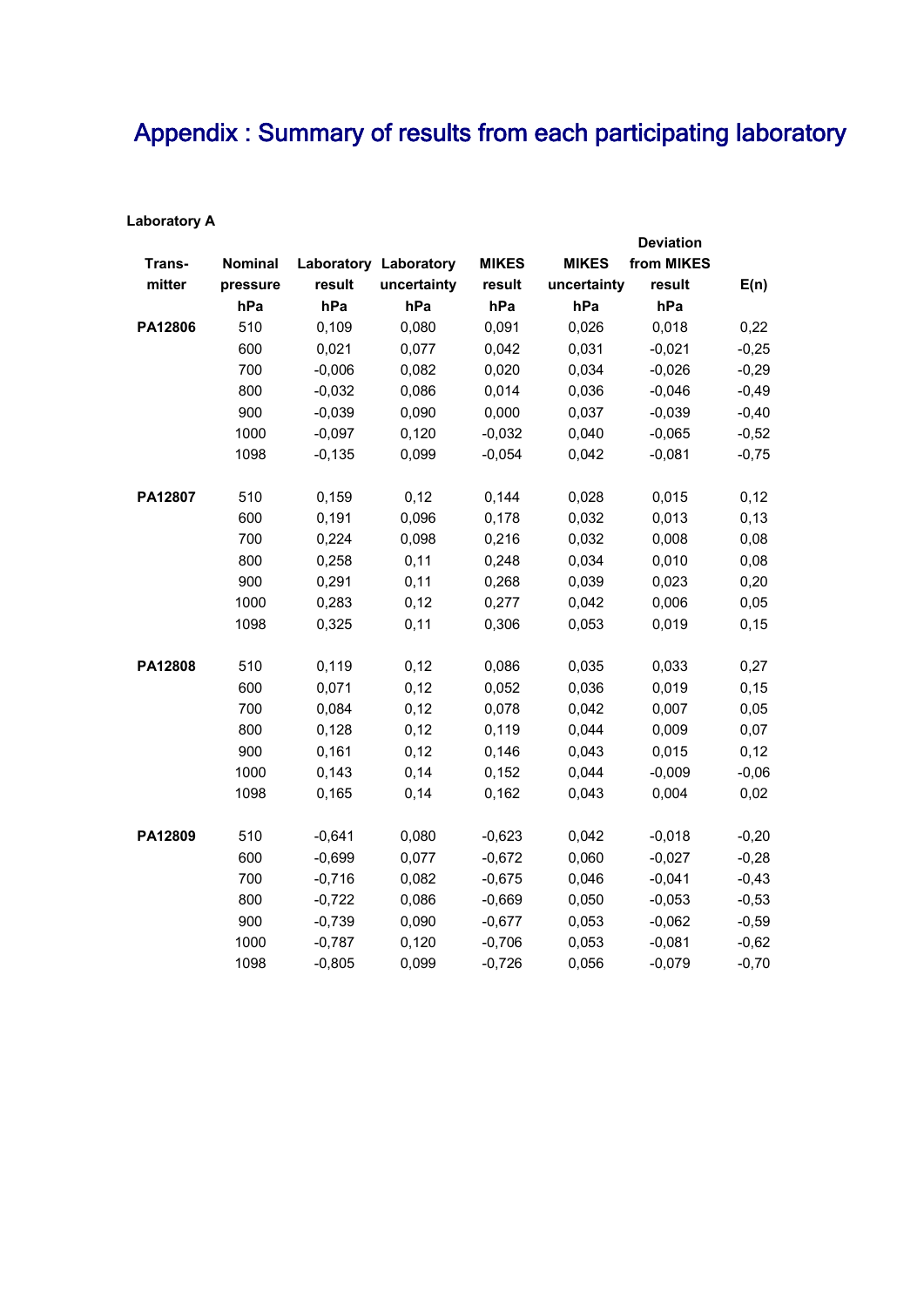| <b>Laboratory B</b> |  |
|---------------------|--|
|---------------------|--|

|         |          |          |                              |              |              | <b>Deviation</b> |         |
|---------|----------|----------|------------------------------|--------------|--------------|------------------|---------|
| Trans-  | Nominal  |          | <b>Laboratory Laboratory</b> | <b>MIKES</b> | <b>MIKES</b> | from MIKES       |         |
| mitter  | pressure | result   | uncertainty                  | result       | uncertainty  | result           | E(n)    |
|         | hPa      | hPa      | hPa                          | hPa          | hPa          | hPa              |         |
| PA12806 | 510      | 0,130    | 0,20                         | 0,091        | 0,026        | 0,039            | 0,20    |
|         | 600      | 0,070    | 0,20                         | 0,042        | 0,031        | 0,028            | 0,14    |
|         | 700      | 0,057    | 0,20                         | 0,020        | 0,034        | 0,037            | 0,18    |
|         | 800      | 0,046    | 0,20                         | 0,014        | 0,036        | 0,032            | 0, 16   |
|         | 900      | 0,024    | 0,20                         | 0,000        | 0,037        | 0,024            | 0,12    |
|         | 1000     | $-0,003$ | 0,20                         | $-0,032$     | 0,040        | 0,029            | 0,14    |
|         | 1098     | $-0,034$ | 0,20                         | $-0,054$     | 0,042        | 0,020            | 0, 10   |
| PA12807 | 510      | 0,198    | 0,20                         | 0,144        | 0,028        | 0,054            | 0,27    |
|         | 600      | 0,238    | 0,20                         | 0,178        | 0,032        | 0,059            | 0,29    |
|         | 700      | 0,284    | 0,20                         | 0,216        | 0,032        | 0,068            | 0,34    |
|         | 800      | 0,305    | 0,20                         | 0,248        | 0,034        | 0,057            | 0,28    |
|         | 900      | 0,321    | 0,20                         | 0,268        | 0,039        | 0,053            | 0,26    |
|         | 1000     | 0,340    | 0,20                         | 0,277        | 0,042        | 0,063            | 0,31    |
|         | 1098     | 0,364    | 0,20                         | 0,306        | 0,053        | 0,058            | 0,28    |
| PA12808 | 510      | 0,140    | 0,20                         | 0,086        | 0,035        | 0,055            | 0,27    |
|         | 600      | 0,105    | 0,20                         | 0,052        | 0,036        | 0,053            | 0,26    |
|         | 700      | 0,124    | 0,20                         | 0,078        | 0,042        | 0,046            | 0,23    |
|         | 800      | 0,171    | 0,20                         | 0,119        | 0,044        | 0,052            | 0,25    |
|         | 900      | 0,198    | 0,20                         | 0,146        | 0,043        | 0,052            | 0,25    |
|         | 1000     | 0,202    | 0,20                         | 0,152        | 0,044        | 0,050            | 0,24    |
|         | 1098     | 0,212    | 0,20                         | 0,162        | 0,043        | 0,050            | 0,24    |
| PA12809 | 510      | $-0,575$ | 0,20                         | $-0,623$     | 0,042        | 0,048            | 0,23    |
|         | 600      | $-0,655$ | 0,20                         | $-0,672$     | 0,060        | 0,016            | 0,08    |
|         | 700      | $-0,656$ | 0,20                         | $-0,675$     | 0,046        | 0,019            | 0,09    |
|         | 800      | $-0,652$ | 0,20                         | $-0,669$     | 0,050        | 0,017            | 0,08    |
|         | 900      | $-0,660$ | 0,20                         | $-0,677$     | 0,053        | 0,018            | 0,09    |
|         | 1000     | $-0,701$ | 0,20                         | $-0,706$     | 0,053        | 0,006            | 0,03    |
|         | 1098     | $-0,728$ | 0,20                         | $-0,726$     | 0,056        | $-0,002$         | $-0,01$ |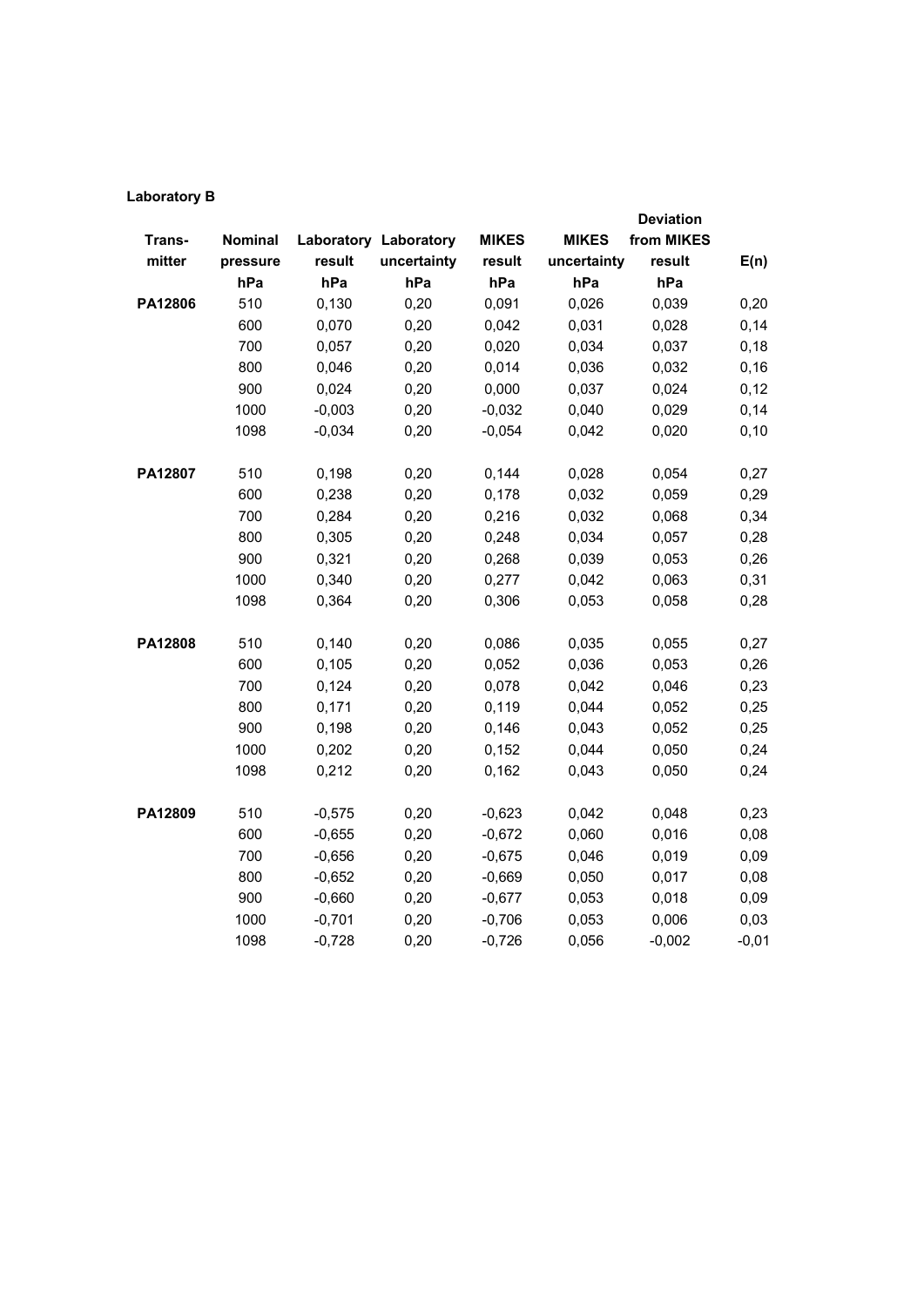|         |          |          |                              |              |              | <b>Deviation</b> |          |
|---------|----------|----------|------------------------------|--------------|--------------|------------------|----------|
| Trans-  | Nominal  |          | <b>Laboratory Laboratory</b> | <b>MIKES</b> | <b>MIKES</b> | from MIKES       |          |
| mitter  | pressure | result   | uncertainty                  | result       | uncertainty  | result           | E(n)     |
|         | hPa      | hPa      | hPa                          | hPa          | hPa          | hPa              |          |
| PA12806 | 510      | 0,082    | 0,133                        | 0,091        | 0,026        | $-0,009$         | $-0,06$  |
|         | 600      | 0,041    | 0,140                        | 0,042        | 0,031        | $-0,001$         | $-0,01$  |
|         | 700      | 0,020    | 0,161                        | 0,020        | 0,034        | 0,000            | 0,00     |
|         | 800      | 0,014    | 0,171                        | 0,014        | 0,036        | 0,000            | 0,00     |
|         | 900      | 0,003    | 0,180                        | 0,000        | 0,037        | 0,003            | 0,01     |
|         | 1000     | $-0,025$ | 0,190                        | $-0,032$     | 0,040        | 0,007            | 0,03     |
|         | 1098     | $-0,043$ | 0,200                        | $-0,054$     | 0,042        | 0,011            | 0,05     |
|         |          |          |                              |              |              |                  |          |
| PA12807 | 510      | 0,139    | 0,132                        | 0,144        | 0,028        | $-0,005$         | $-0,04$  |
|         | 600      | 0,184    | 0,142                        | 0,178        | 0,032        | 0,006            | 0,04     |
|         | 700      | 0,217    | 0,160                        | 0,216        | 0,032        | 0,001            | 0,01     |
|         | 800      | 0,242    | 0,170                        | 0,248        | 0,034        | $-0,006$         | $-0,04$  |
|         | 900      | 0,259    | 0,180                        | 0,268        | 0,039        | $-0,009$         | $-0,05$  |
|         | 1000     | 0,264    | 0,190                        | 0,277        | 0,042        | $-0,013$         | $-0,07$  |
|         | 1098     | 0,292    | 0,200                        | 0,306        | 0,053        | $-0,014$         | $-0,07$  |
| PA12808 | 510      | 0,100    | 0,131                        | 0,086        | 0,035        | 0,014            | 0,11     |
|         | 600      | 0,062    | 0,142                        | 0,052        | 0,036        | 0,010            | 0,07     |
|         | 700      | 0,071    | 0,161                        | 0,078        | 0,042        | $-0,007$         | $-0,04$  |
|         | 800      | 0,111    | 0,172                        | 0,119        | 0,044        | $-0,008$         | $-0,04$  |
|         | 900      | 0,131    | 0,181                        | 0,146        | 0,043        | $-0,015$         | $-0,08$  |
|         | 1000     | 0,129    | 0,191                        | 0,152        | 0,044        | $-0,023$         | $-0,12$  |
|         | 1098     | 0,136    | 0,200                        | 0,162        | 0,043        | $-0,026$         | $-0,12$  |
|         |          |          |                              |              |              |                  |          |
| PA12809 | 510      | $-0,637$ | 0,200                        | $-0,623$     | 0,042        | $-0,014$         | $-0,07$  |
|         | 600      | $-0,682$ | 0,200                        | $-0,672$     | 0,060        | $-0,010$         | $-0,05$  |
|         | 700      | $-0,700$ | 0,200                        | $-0,675$     | 0,046        | $-0,025$         | $-0,12$  |
|         | 800      | $-0,701$ | 0,200                        | $-0,669$     | 0,050        | $-0,032$         | $-0,16$  |
|         | 900      | $-0,702$ | 0,200                        | $-0,677$     | 0,053        | $-0,025$         | $-0,12$  |
|         | 1000     | $-0,727$ | 0,200                        | $-0,706$     | 0,053        | $-0,021$         | $-0, 10$ |
|         | 1098     | $-0,752$ | 0,200                        | $-0,726$     | 0,056        | $-0,026$         | $-0, 13$ |

#### **Laboratory C**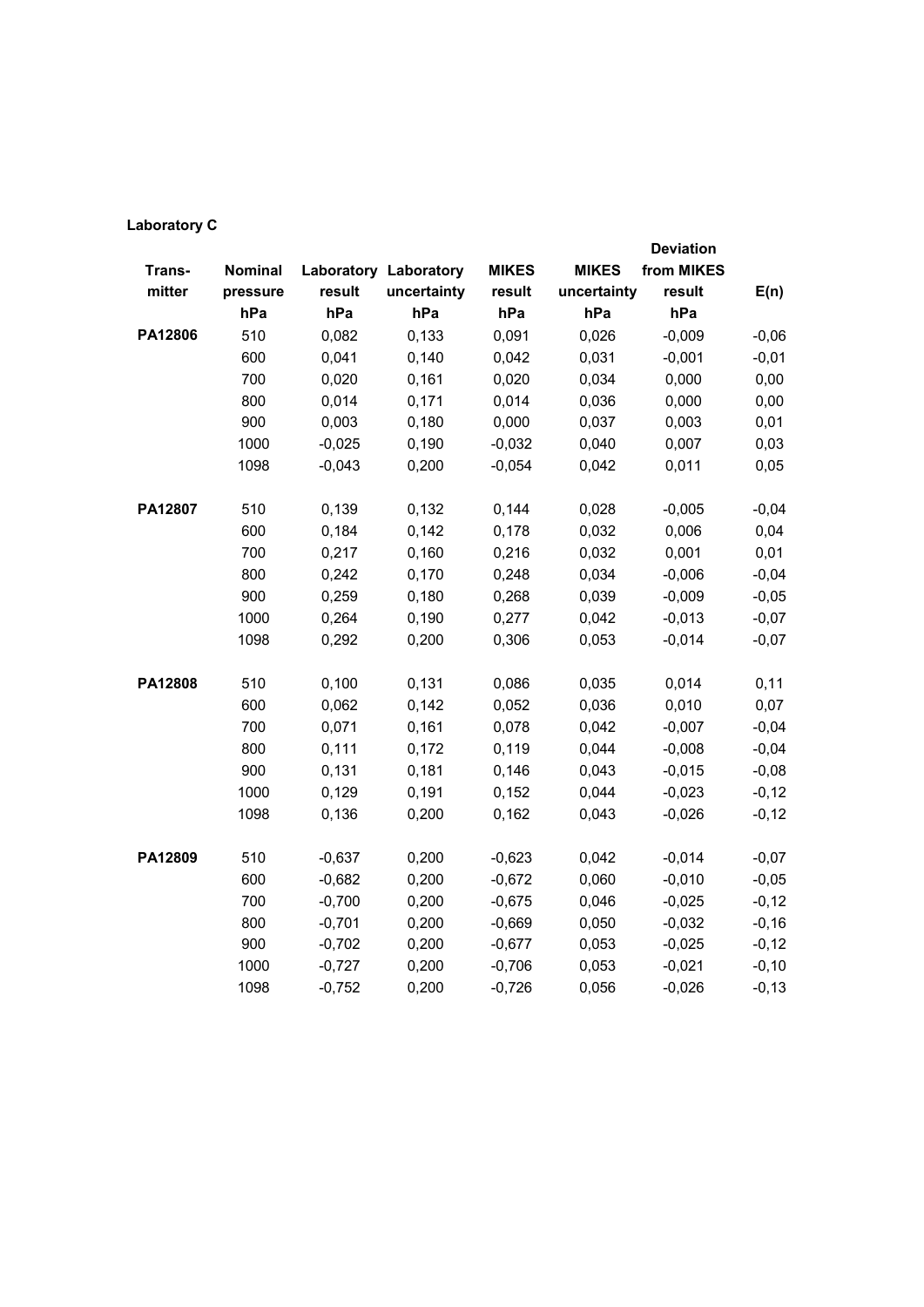|         |          |          |                              |              |              | <b>Deviation</b> |         |
|---------|----------|----------|------------------------------|--------------|--------------|------------------|---------|
| Trans-  | Nominal  |          | <b>Laboratory Laboratory</b> | <b>MIKES</b> | <b>MIKES</b> | from MIKES       |         |
| mitter  | pressure | result   | uncertainty                  | result       | uncertainty  | result           | E(n)    |
|         | hPa      | hPa      | hPa                          | hPa          | hPa          | hPa              |         |
| PA12806 | 510      | 0,115    | 0,040                        | 0,108        | 0,028        | 0,007            | 0,14    |
|         | 600      | 0,065    | 0,040                        | 0,056        | 0,030        | 0,009            | 0, 18   |
|         | 700      | 0,045    | 0,040                        | 0,032        | 0,035        | 0,013            | 0,24    |
|         | 800      | 0,040    | 0,040                        | 0,023        | 0,035        | 0,017            | 0,32    |
|         | 900      | 0,020    | 0,050                        | 0,005        | 0,036        | 0,015            | 0,24    |
|         | 1000     | $-0,010$ | 0,050                        | $-0,027$     | 0,039        | 0,017            | 0,27    |
|         | 1098     | $-0,035$ | 0,060                        | $-0,054$     | 0,041        | 0,019            | 0,26    |
| PA12807 | 510      | 0,160    | 0,030                        | 0,140        | 0,031        | 0,020            | 0,46    |
|         | 600      | 0,190    | 0,040                        | 0,172        | 0,029        | 0,018            | 0,36    |
|         | 700      | 0,230    | 0,040                        | 0,200        | 0,031        | 0,030            | 0,59    |
|         | 800      | 0,255    | 0,040                        | 0,238        | 0,033        | 0,017            | 0,33    |
|         | 900      | 0,270    | 0,040                        | 0,254        | 0,038        | 0,016            | 0,29    |
|         | 1000     | 0,275    | 0,050                        | 0,272        | 0,041        | 0,003            | 0,05    |
|         | 1098     | 0,300    | 0,051                        | 0,302        | 0,044        | $-0,002$         | $-0,03$ |
|         |          |          |                              |              |              |                  |         |
| PA12808 | 510      | 0,135    | 0,040                        | 0,109        | 0,031        | 0,026            | 0,51    |
|         | 600      | 0,090    | 0,042                        | 0,075        | 0,037        | 0,015            | 0,27    |
|         | 700      | 0,105    | 0,040                        | 0,094        | 0,041        | 0,011            | 0, 19   |
|         | 800      | 0,135    | 0,050                        | 0,136        | 0,038        | $-0,001$         | $-0,02$ |
|         | 900      | 0,155    | 0,050                        | 0,165        | 0,040        | $-0,010$         | $-0,16$ |
|         | 1000     | 0,155    | 0,060                        | 0,170        | 0,042        | $-0,015$         | $-0,20$ |
|         | 1098     | 0,160    | 0,061                        | 0,176        | 0,041        | $-0,016$         | $-0,22$ |
| PA12809 | 510      | $-0,755$ | 0,050                        | $-0,747$     | 0,028        | $-0,008$         | $-0,14$ |
|         | 600      | $-0,800$ | 0,061                        | $-0,807$     | 0,031        | 0,007            | 0,10    |
|         | 700      | $-0,815$ | 0,060                        | $-0,821$     | 0,040        | 0,006            | 0,08    |
|         | 800      | $-0,810$ | 0,060                        | $-0,820$     | 0,040        | 0,010            | 0,14    |
|         | 900      | $-0,820$ | 0,061                        | $-0,830$     | 0,043        | 0,010            | 0,13    |
|         | 1000     | $-0,855$ | 0,060                        | $-0,853$     | 0,039        | $-0,002$         | $-0,03$ |
|         | 1098     | $-0,870$ | 0,070                        | $-0,868$     | 0,041        | $-0,002$         | $-0,02$ |
|         |          |          |                              |              |              |                  |         |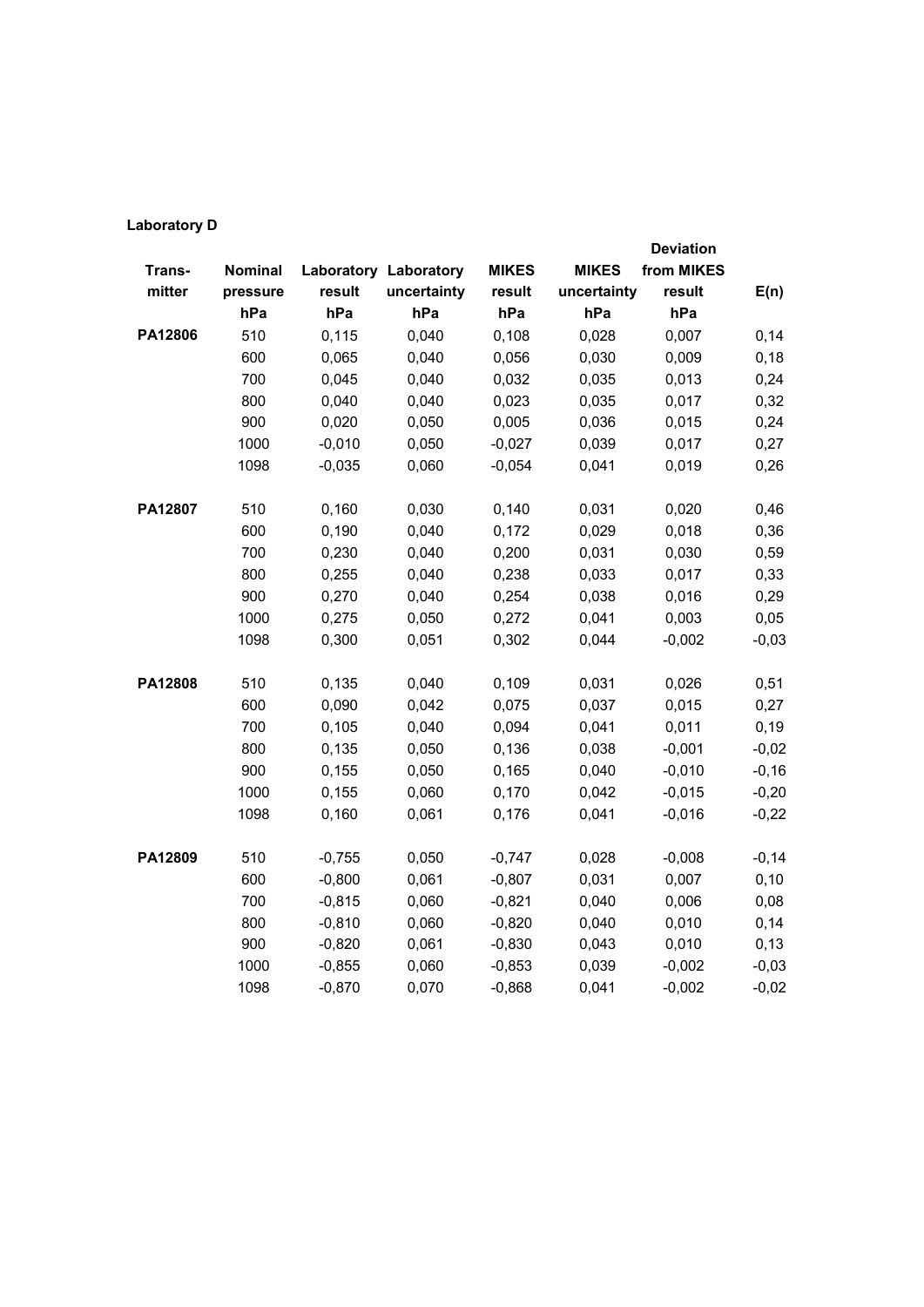#### Recent publications

- J1/2007 M. Heinonen, J. Järvinen, A. Lassila, A. Manninen (Eds.), Finnish National Standards Laboratories Annual Report 2006
- J2/2007 M. Rantanen, S. Semenoja, G. Peterson, J. Busk, Low gauge pressure comparisons between MIKES, Metrosert and FORCE Technology Range -2000 Pa to +2000 Pa
- J3/2007 M. Rantanen, S. Semenoja, J. Leskinen, Absolute pressure comparison between MIKES and Vaisala Oyj Range 10 Pa to 5000 Pa
- J4/2007 M. Rantanen, S. Semenoja, M. Ackerholm, A. Condereys, Z. Krajicek, W. Sabuga, J. Verbeek, C. Wüthrich, High pressure comparisons between seven European National Laboratories - Range 50 MPa to 500 MPa. Report on EUROMET Project 881
- J5/2007 A. Evenstad, C. Mitsas, K. Riski, V. Vabson, K. Winter, T. Zandarova, Euromet 832: 50 kg comparison<br>J6/2007 B. Hemming, Measurement Traceability and Uncertainty in Machine Vision
- Applications (Doctoral dissertation)
- J7/2007 T. Weckström, Termoelementtivertailu
- J1/2008 M. Rantanen, S. Semenoja, A. Pitkäkoski, F. Goguel, *Barometric pressure* comparisons between MIKES, Vaisala and LNE – Range 5 kPa to 130 kPa
- J2/2008 T. Weckström, Pt100-anturin vertailu: kalibrointi ja kertoimen laskeminen
- J3/2008 S. Sillanpää, Thermodynamic studies in flow metrology (Doctoral dissertation)
- J4/2008 K. Riski, Mass comparison: 6 g microbalance
- J1/2009 M. Heinonen, J. Järvinen, A. Lassila, A. Manninen (Eds.), Finnish National Standards Laboratories Biennal Report 2007–2008
- J2/2009 P. Saarinen, L. Linko, J. Halttunen, K. Hartonen, E. Hiltunen, T. Hovinen, E. Järvenpää, S. Saxholm, S. Simonen, Arkipäivän metrologiaa
- J3/2009 A. Kemppinen, Tunnel junction devices for quantum metrology (Doctoral dissertation)
- J4/2009 M. Rantanen, S. Saxholm, *Intercomparison in barometric pressure, Range 510* hPa to 1100 hPa

Orders: Kirsi Tuomisto, tel. +358 10 6054 436, e-mail tilaukset@mikes.fi.